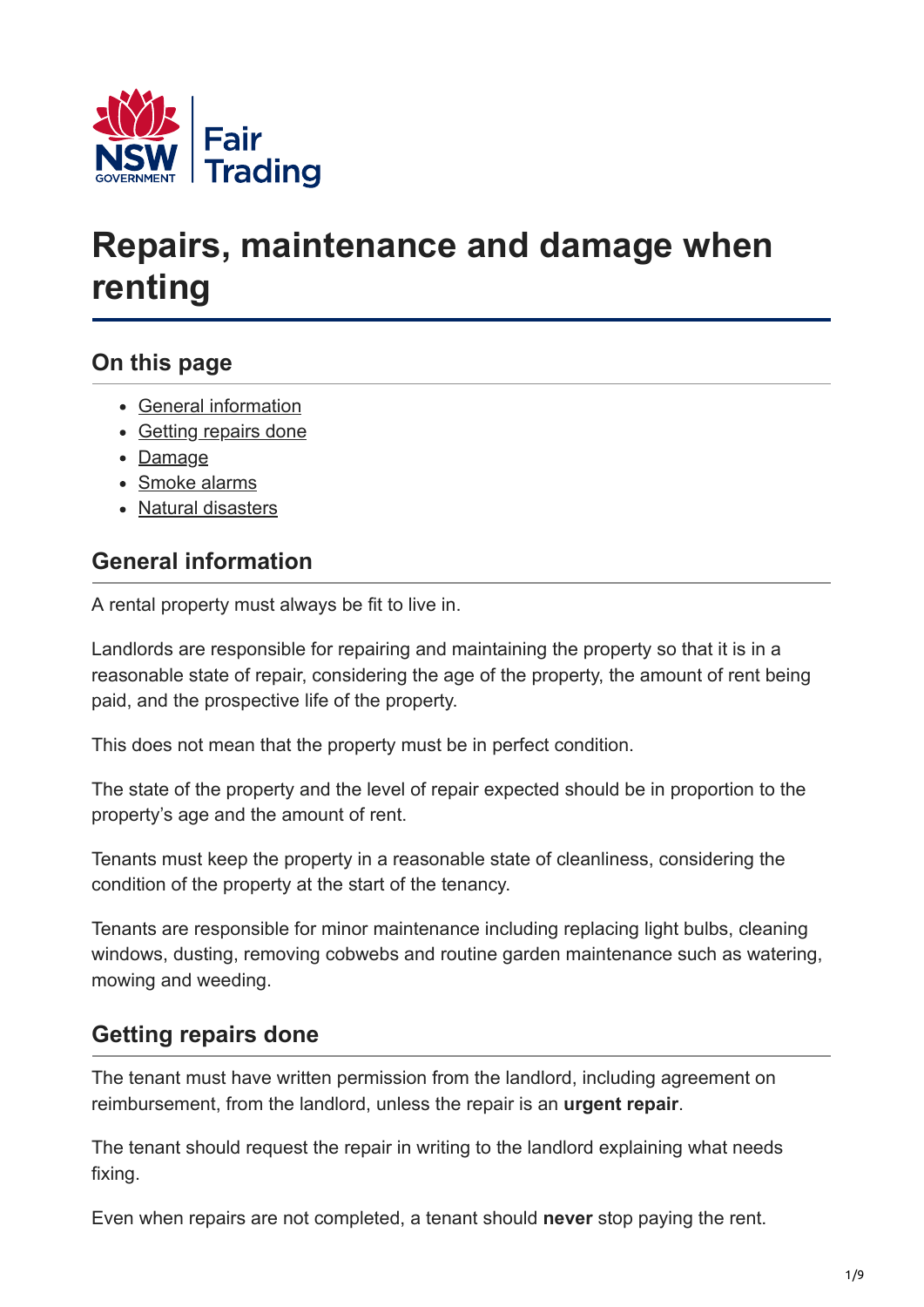Withholding rent will put them in breach of their tenancy agreement and the tenancy may be terminated. See Resolving property repair, maintenance or damage disputes for options.

## **Types of repairs that are urgent**

If an urgent repair is required, the tenant should contact the landlord or agent as soon as possible. If an urgent repair is needed, the tenant needs to notify the landlord or agent right away and arrangements should be made as soon as possible.

Urgent repairs include:

- a burst water service or a serious water service leak
- a blocked or broken toilet
- a serious roof leak
- a gas leak
- an electrical fault
- flooding or serious flood damage
- serious storm or fire damage
- a failure or breakdown of the gas, electricity or water supply to the property
- a failure or breakdown of the hot water service
- a failure or breakdown of the stove or oven
- a failure or breakdown of a heater or air-conditioner
- a fault or damage which makes the property unsafe or insecure.

Smoke alarms must also be repaired urgently to ensure they are working – further information on this is provided below under [Smoke alarms.](#page-2-1)

#### **Tenants can arrange urgent repairs in these circumstances**

If the tenant cannot contact the landlord or agent, or if the landlord does not carry out urgent repairs within a reasonable time, the tenant can:

- refer to the tenancy agreement for the details of a nominated tradesperson to contact (if any)
- arrange for the work to be completed, and
- be reimbursed, up to \$1,000 by the landlord.

The landlord is only required to reimburse the tenant's costs if:

- the need for the urgent repair was not the tenant's fault
- they contacted the landlord or agent about the problem or made a reasonable attempt to do so
- they gave the landlord or agent a reasonable opportunity to get the repairs done, and
- the repairs were carried out by a licensed tradesperson (if appropriate).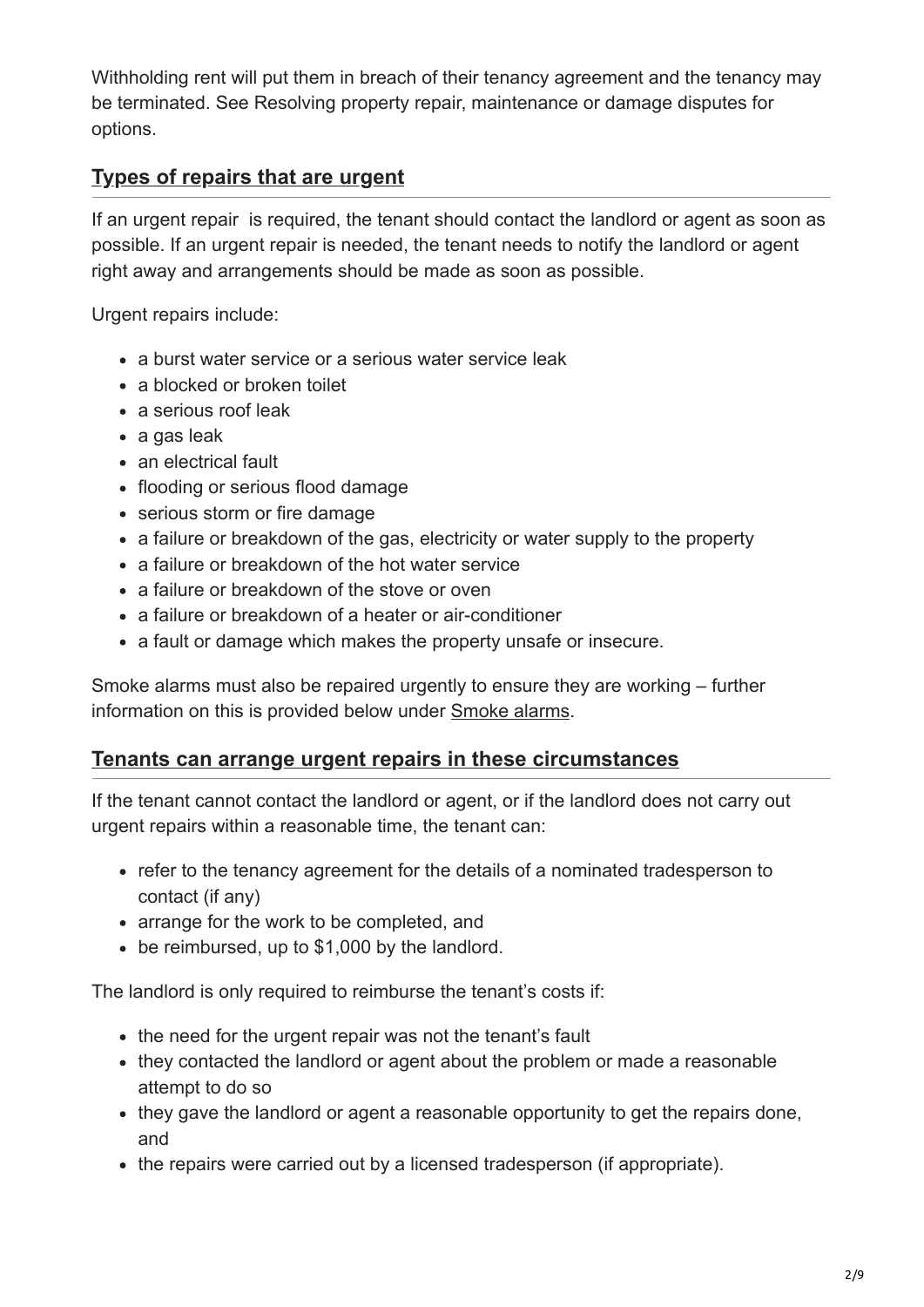After the repairs are done, the tenant needs to write to the landlord explaining the details of the repairs and include copies of all receipts.

The landlord must pay the tenant back within 14 days of receiving their written notice. If the landlord doesn't, tenants can contact our [tenancy complaints service.](https://www.fairtrading.nsw.gov.au/about-fair-trading/our-services/resolving-issues/residential-tenancy-complaints)

If the urgent repairs are likely to cost more than \$1,000 or the tenant cannot afford to pay, the tenant can apply to [the Tribunal](https://www.ncat.nsw.gov.au/Pages/cc/Divisions/Tenancy/tenancy.aspx) for an urgent hearing order.

# <span id="page-2-0"></span>**Damage**

Tenants must not cause or allow damage to the property, either intentionally or through lack of care or attention, including by other occupants or invited guests.

If the tenant causes or allows damage to the property, the landlord or agent can ask the tenant to arrange to repair the damage or to pay for the costs of the repairs if they are done by the landlord or agent.

## <span id="page-2-1"></span>**Smoke alarms**

## **Requirements for landlords**

#### **Smoke alarms must be working**

Landlords must ensure that smoke alarms (including heat alarms) are working.

A smoke alarm is considered not working if it:

- is removed (and not replaced with a working smoke alarm)
- does not work (e.g. because the battery needs to be replaced)
- is malfunctioning (e.g. due to accumulated dust, insects, airborne contaminants and corrosion of electrical circuitry).

#### **Time frame for repairing a smoke alarm**

Landlords must:

- ensure a smoke alarm is repaired or replaced **within 2 business days** of finding out that it's not working – this includes replacing a removable battery
- replace the battery within 2 business days of:
	- $\circ$  being notified by the tenant that the battery is not working, unless the tenant notifies that they will replace the battery
	- $\circ$  becoming aware that the tenant has not replaced the battery, or where the landlord hasn't been notified that the tenant has replaced the battery

## **Annual checks and battery change**

Landlords must: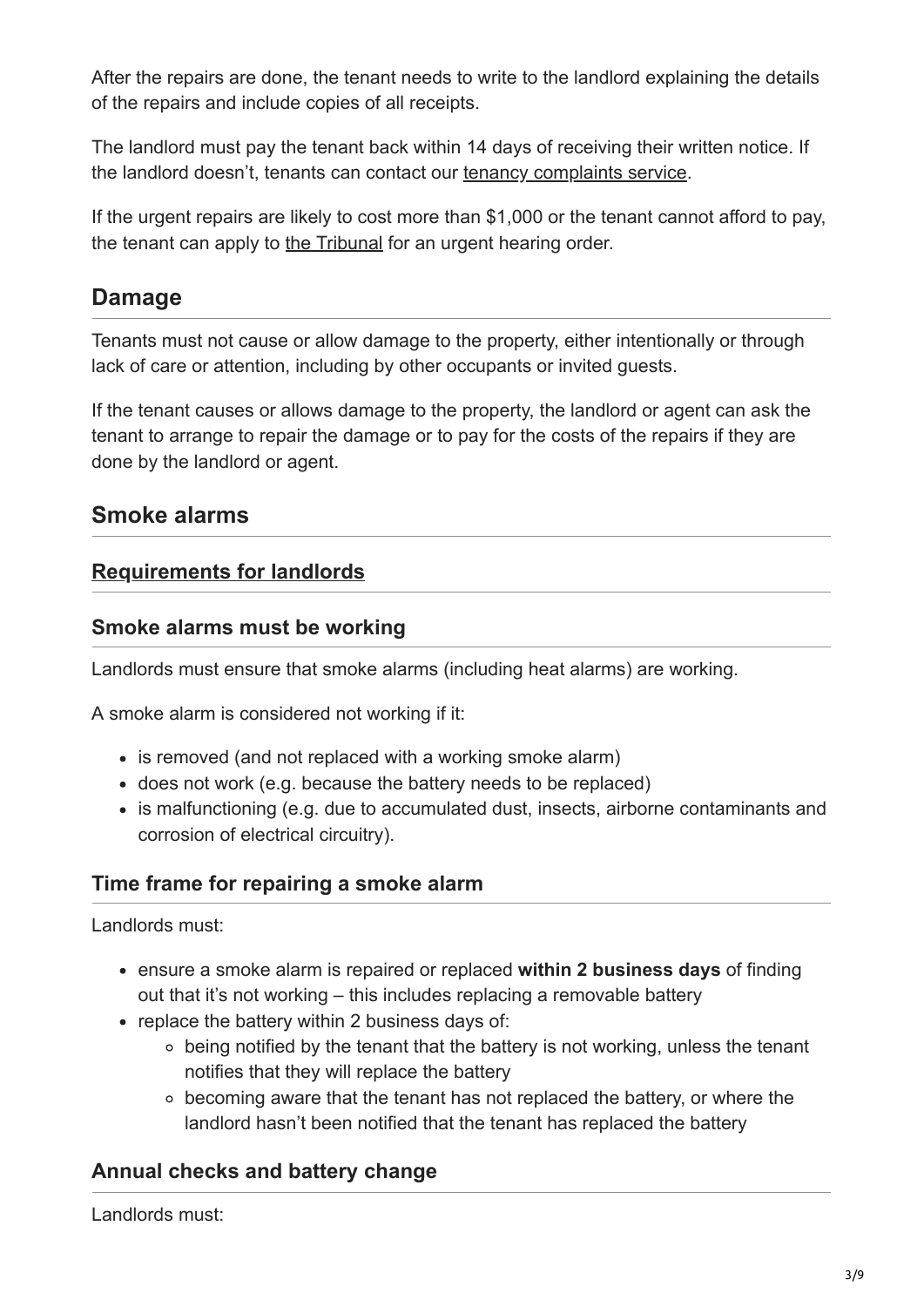- **check smoke alarms every year** to ensure they are working
- install or replace removable **batteries every year** (or for lithium batteries, in the period specified by the smoke alarm manufacturer)
- replace smoke alarms within 10 years of manufacture, or earlier if specified by the smoke alarm manufacturer
- give the tenant at least 2 business days' notice to inspect or assess the need for a smoke alarm repair or replacement
- give the tenant at least 1-hour notice to carry out a repair or replacement of a smoke alarm
- use a [licensed electrician](https://www.onegov.nsw.gov.au/publicregister/#/publicregister/search/Trades) to repair or replace a hard-wired smoke alarm.

Visit the [Fire and Rescue NSW](https://www.fire.nsw.gov.au/) website for information and guidance on how to check a smoke alarm to ensure it's working.

[There are some exceptions to these requirements for residential property in a strata](#page-3-0) scheme.

## **Requirements for tenants**

All tenants must notify the landlord if a smoke alarm is not working (including when a battery needs to be changed).

A tenant (but not a social housing tenant) can choose to replace a removable battery in a smoke alarm, but they will need to notify their landlord or agent.

For other repairs, or to replace a smoke alarm, tenants may:

- replace a battery powered smoke alarm if their landlord or agent does not repair or replace the smoke alarm within 2 business days
- arrange for a hard-wired smoke alarm to be repaired or replaced if their landlord or agent does not complete this work within 2 business days. They must use a [licensed electrician](https://www.onegov.nsw.gov.au/publicregister/#/publicregister/search/Trades) to carry out the work.

[There are some exceptions to these requirements for residential property in a strata](#page-3-0) scheme.

## **Requirements in strata schemes**

<span id="page-3-0"></span>Landlords with properties in a strata scheme have an obligation to ensure smoke alarms installed in the property are working.

The above smoke alarm requirements do not apply to properties in a strata scheme **only if**:

- the smoke alarms for the residential property are either:
	- hardwired, or
	- battery-operated and the owners corporation is responsible for the repair and replacement of the smoke alarms, and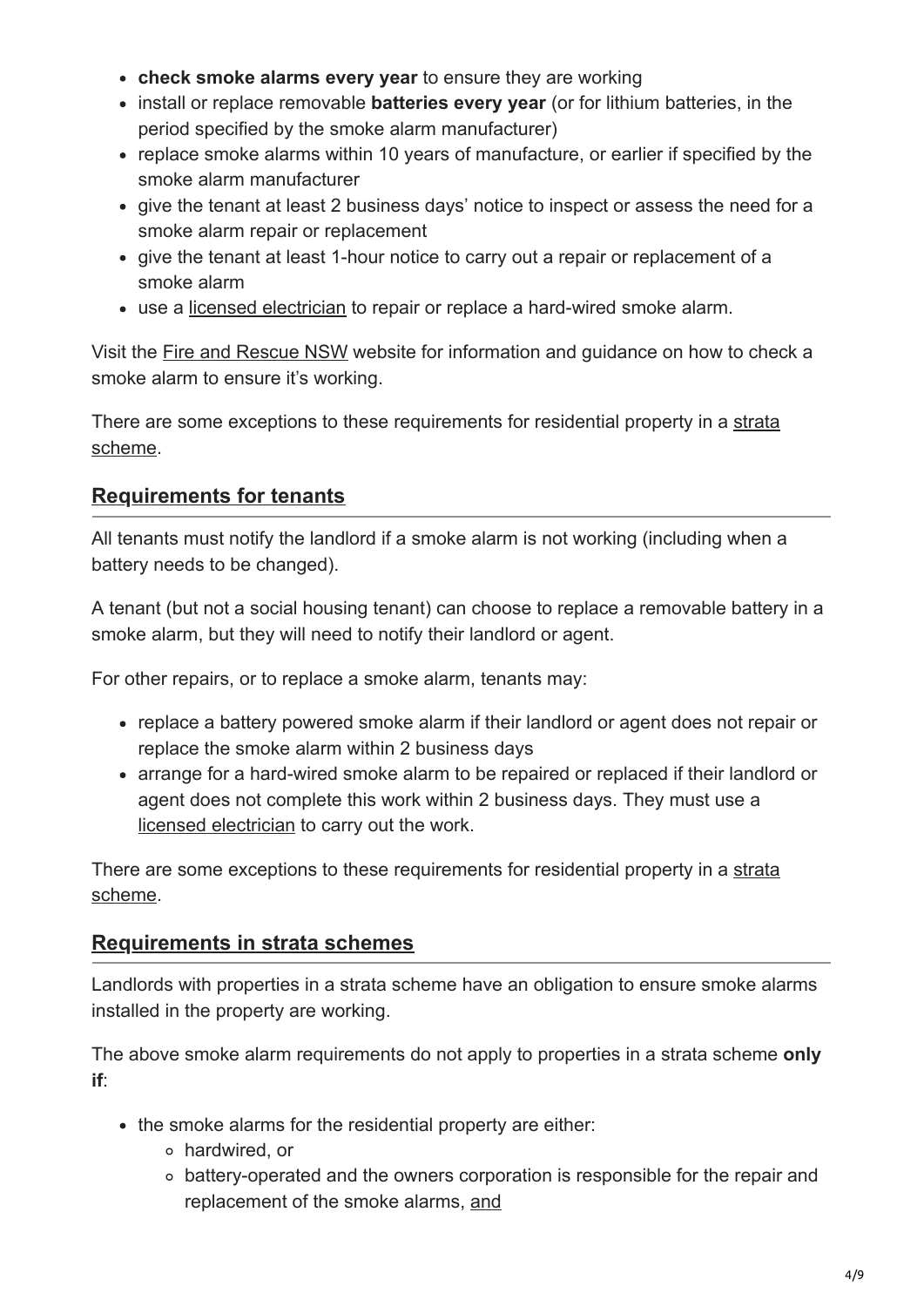- the landlord has advised the tenant in writing that the owners corporation is responsible for the repair and replacement of smoke alarms situated in the residential premises, and
- the landlord has notified the owners corporation, within 24 hours of becoming aware that a repair or replacement is needed, and
- the landlord has taken reasonable steps to ensure the repair or replacement of the smoke alarm is carried out.

This exemption ensures the smoke alarm requirements for landlords do not duplicate or conflict with requirements relating to fire safety and maintenance of smoke alarms that may apply in strata schemes.

Tenancy agreements that started from 23 March 2020 onwards have a section on smoke alarms where the landlord or agent must note whether the owners corporation of the strata scheme is responsible for the repair and replacement of smoke alarms inside the rented property.

## **Who can repair or replace a smoke alarm?**

Below is more information to help landlords and agents understand their responsibilities for different types of smoke alarms, and the situations where a tenant can change a battery in a smoke alarm or arrange for a repair.

#### **Battery -powered alarms**

| <b>Type of</b><br>repair     | <b>Responsibility in non-strata</b><br>property                                                                                                                                                                                                                                                                                                                       | Responsibility in strata property                                                                                                                                                                                                                                                                                                                                                                                                                                                                        |
|------------------------------|-----------------------------------------------------------------------------------------------------------------------------------------------------------------------------------------------------------------------------------------------------------------------------------------------------------------------------------------------------------------------|----------------------------------------------------------------------------------------------------------------------------------------------------------------------------------------------------------------------------------------------------------------------------------------------------------------------------------------------------------------------------------------------------------------------------------------------------------------------------------------------------------|
| <b>Replace</b><br>alarm unit | The landlord, agent or person<br>authorised by the landlord.<br>The tenant may replace the<br>alarm or arrange for it to be<br>replaced if the landlord or agent<br>does not do this within 2<br>business days of being notified<br>that the alarm is not working.<br>The tenant must notify the<br>landlord or agent within 24 hours<br>of the work being completed. | The landlord, agent or person<br>authorised by the landlord, unless the<br><b>Owners Corporation is responsible</b><br>(this will be indicated in the tenancy<br>agreement).<br>If the Owners Corporation is not<br>responsible, the tenant can arrange<br>for replacement if the landlord or<br>agent does not do this within 2<br>business days of being notified that<br>the alarm is not working.<br>The tenant must notify the landlord or<br>agent within 24 hours of the work<br>being completed. |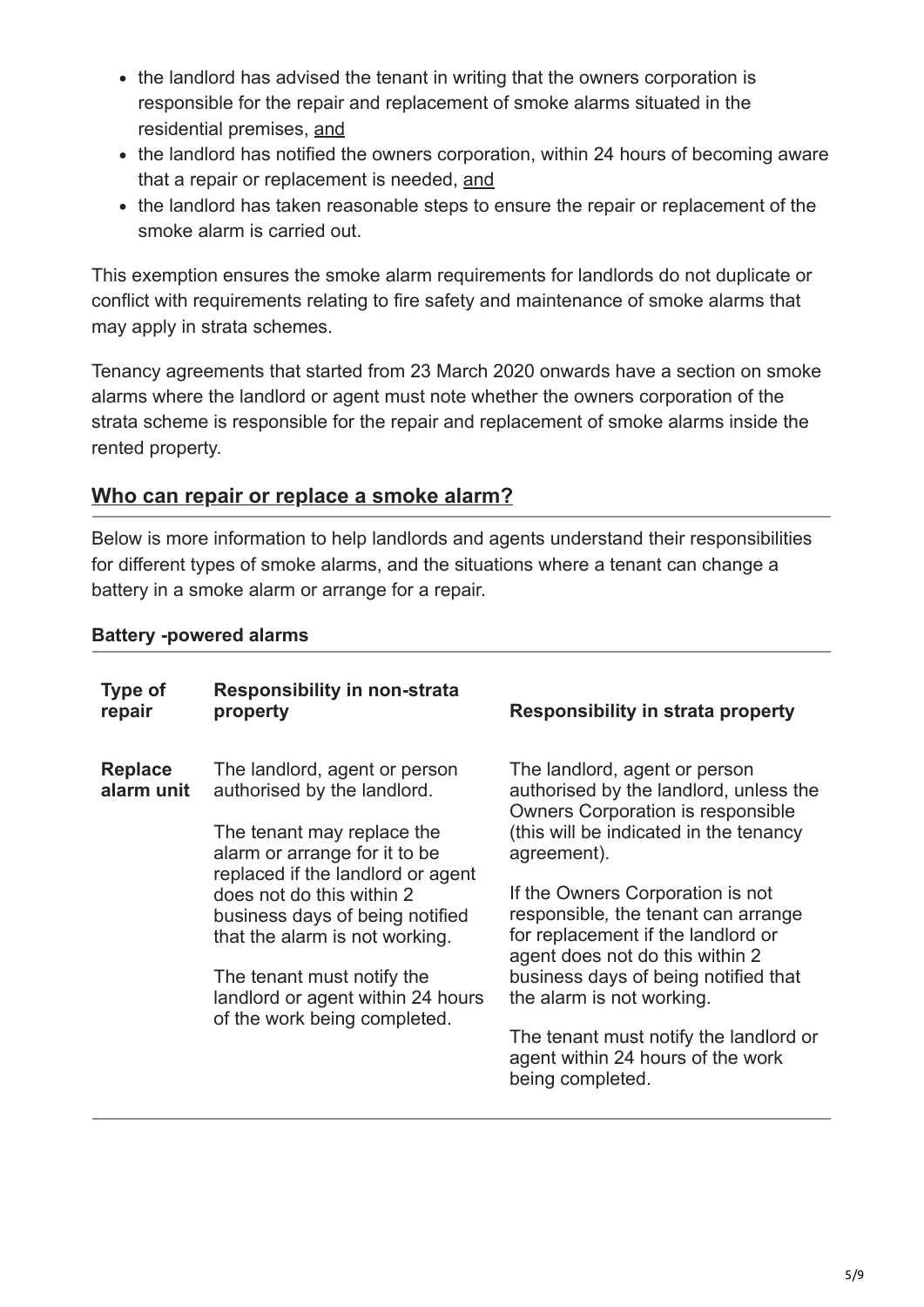| <b>Type of</b><br>repair       | <b>Responsibility in non-strata</b><br>property                                                                                                                                                | <b>Responsibility in strata property</b>                                                                                                                                                                                                                        |
|--------------------------------|------------------------------------------------------------------------------------------------------------------------------------------------------------------------------------------------|-----------------------------------------------------------------------------------------------------------------------------------------------------------------------------------------------------------------------------------------------------------------|
| <b>Repair</b><br>alarm unit    | Battery operated alarms should<br>not be repaired unless the repair<br>is changing the removable<br>battery in the alarm.<br>Otherwise, the alarm unit should<br>be replaced.                  | Battery operated alarms should not<br>be repaired unless the repair is<br>changing the battery in the alarm.<br>Otherwise, the alarm unit should be<br>replaced.                                                                                                |
| Change<br>removable<br>battery | The landlord, agent or person<br>authorised by the landlord.<br>The tenant can choose to change<br>the battery $-$ they must:                                                                  | The landlord, agent or person<br>authorised by the landlord, unless the<br>Owners Corporation is responsible<br>(this will be indicated in the tenancy<br>agreement).                                                                                           |
|                                | • let the landlord know that<br>they will replace the battery<br>replace the battery within 2<br>business days<br>notify the landlord or agent<br>within 24 hours of replacing<br>the battery. | If the Owners Corporation is not<br>responsible, the tenant can arrange<br>for replacement if the landlord or<br>agent does not do this within 2<br>business days of being notified that<br>the alarm is not working.<br>The tenant must notify the landlord or |
|                                |                                                                                                                                                                                                | agent within 24 hours of the work<br>being completed.                                                                                                                                                                                                           |

#### **Hard-wired alarms**

| Type of<br>repair            | <b>Responsibility in non-strata</b><br>property                                                                                                                                | Responsibility in strata property                                                                                                                                                      |
|------------------------------|--------------------------------------------------------------------------------------------------------------------------------------------------------------------------------|----------------------------------------------------------------------------------------------------------------------------------------------------------------------------------------|
| <b>Replace</b><br>alarm unit | A licensed electrician arranged<br>by the landlord or agent.                                                                                                                   | A licensed electrician arranged by<br>either the Owners Corporation or<br>the landlord / agent depending on<br>who is responsible (this will be<br>indicated in the tenancy agreement) |
| <b>Repair</b><br>alarm unit  | The tenant may engage a<br>licensed electrician if the landlord<br>does not complete the work<br>within 2 business days of being<br>notified that the alarm is not<br>working. |                                                                                                                                                                                        |
|                              | The tenant must notify the<br>landlord within 24 hours of the<br>work being completed.                                                                                         |                                                                                                                                                                                        |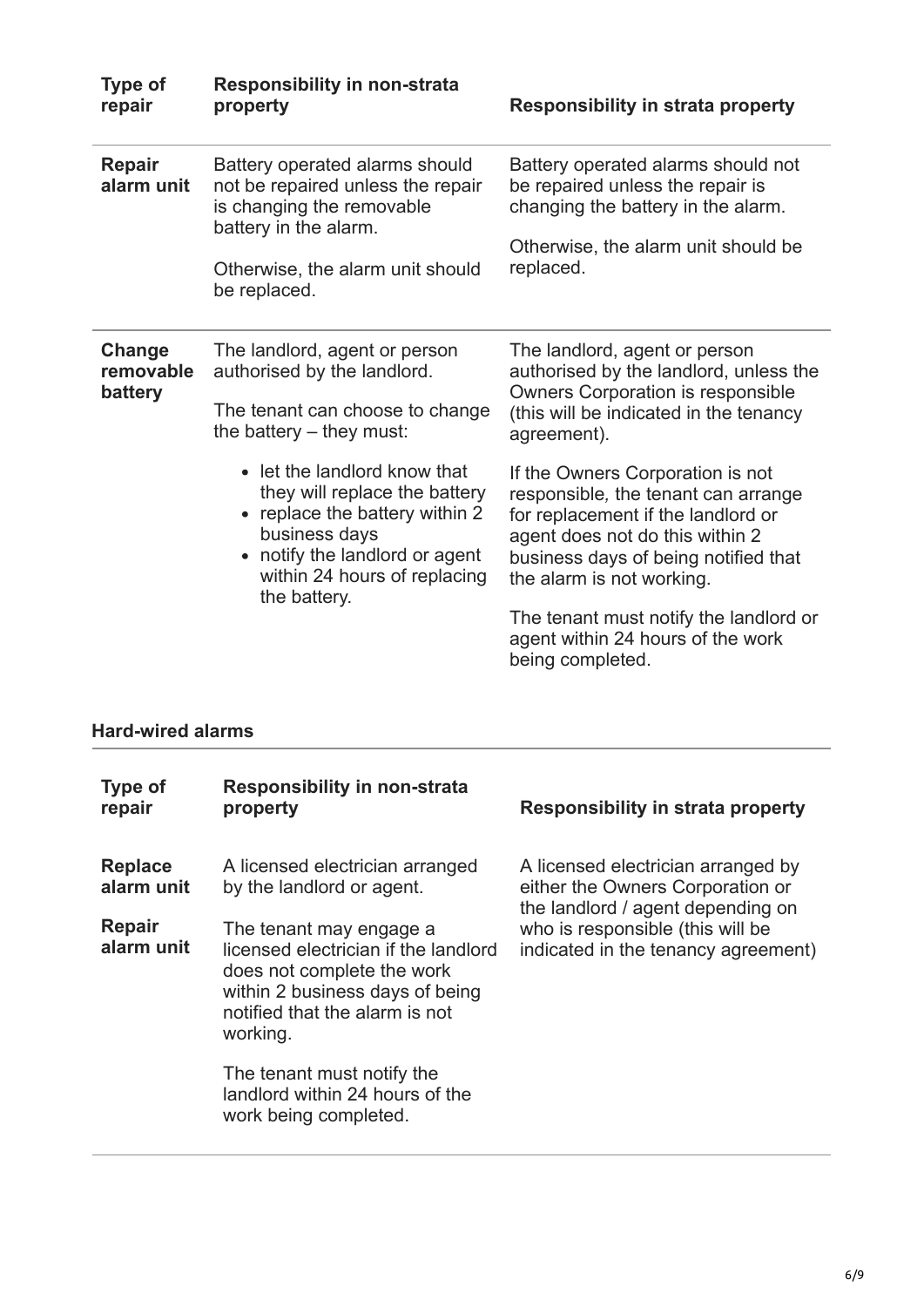| <b>Type of</b><br>repair                   | <b>Responsibility in non-strata</b><br>property                                                                                                                                                                                                                                                                                                                                         | <b>Responsibility in strata property</b>                                                                                                                              |
|--------------------------------------------|-----------------------------------------------------------------------------------------------------------------------------------------------------------------------------------------------------------------------------------------------------------------------------------------------------------------------------------------------------------------------------------------|-----------------------------------------------------------------------------------------------------------------------------------------------------------------------|
| Change<br>removeable<br>back-up<br>battery | The landlord, agent or person<br>authorised by the landlord.<br>The tenant can <i>choose</i> to change<br>the battery, and if they do, they<br>must:<br>• let the landlord or agent<br>know before they replace<br>the battery<br>• replace the battery within 2<br>business days of notifying<br>the landlord or agent<br>• notify the landlord or agent<br>within 24 hours after they | The landlord, agent or person<br>authorised by the landlord, unless<br>the Owners Corporation is<br>responsible (this will be indicated in<br>the tenancy agreement). |
|                                            | replace the battery.                                                                                                                                                                                                                                                                                                                                                                    |                                                                                                                                                                       |

#### **Reimbursement of tenants**

A tenant is entitled to reimbursement within 7 days if they paid for the smoke alarm to be repaired or replaced.

The tenant needs to give the landlord or agent written notice of relevant expenses, including the nature and cost of repairs together with copies of receipts or invoices.

This does not apply to social housing tenants.

# <span id="page-6-0"></span>**Natural disasters**

If a property has been affected by a natural disaster, such as a flood, bushfire or storm, tenants and landlords have certain rights and responsibilities.

The tenant can move out temporarily and return once repairs have been carried out. The landlord is not obliged to find or pay for the tenant's temporary accommodation.

- If the property is only partly uninhabitable, the tenant can choose to stay in the property while repairs are being carried out. Tenants should only consider doing this if the damage is relatively minor and there is no ongoing safety risk.
- The tenant and landlord can formally end the agreement and re-sign a new agreement after the repairs are complete. Tenants should be aware that a higher rent could be included in the new agreement.
- If the property is destroyed or becomes totally or partly uninhabitable, the landlord and tenant can mutually agree to end the tenancy (e.g on the grounds that the agreement is 'frustrated').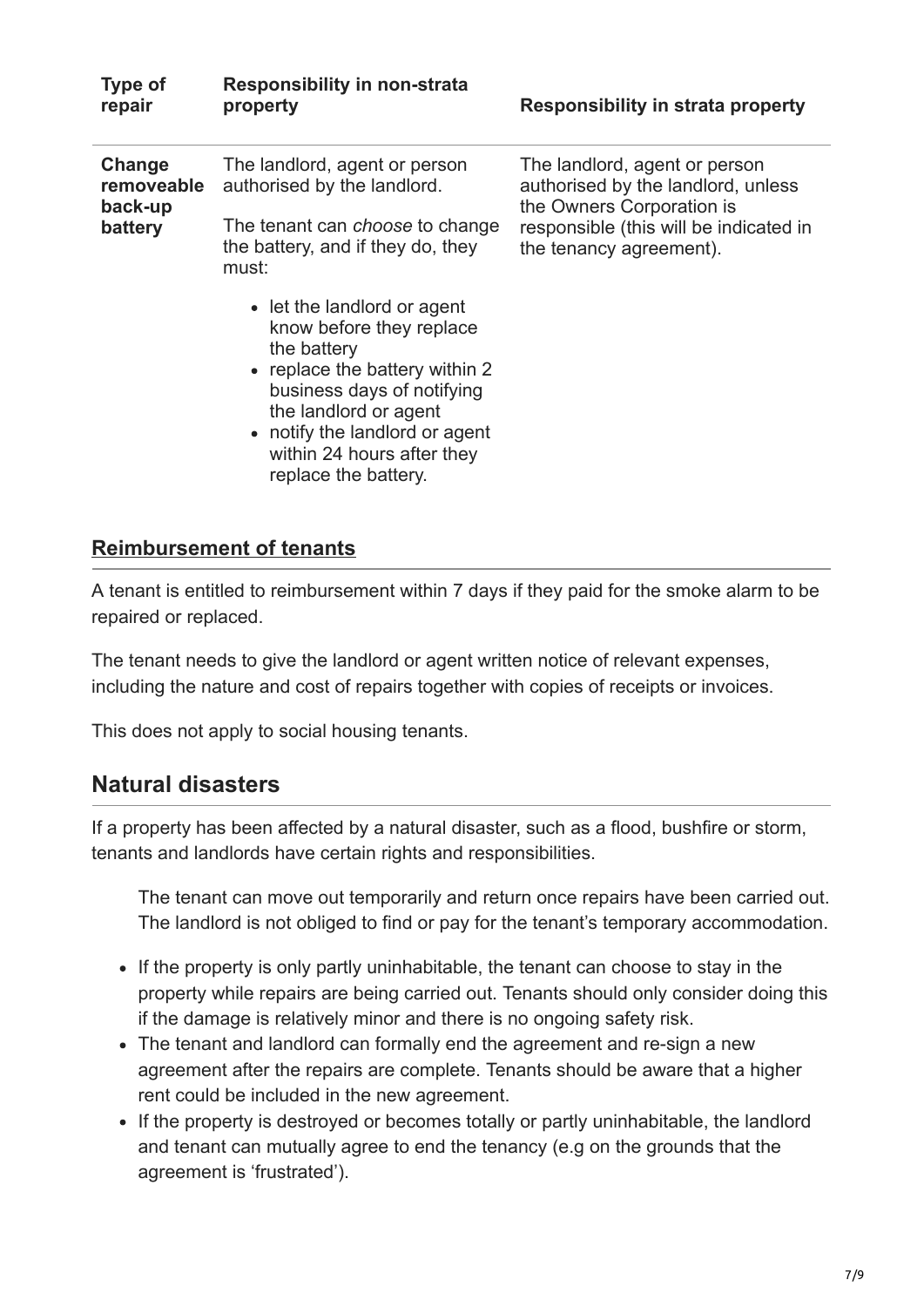• If no mutual agreement is possible, the tenant or landlord can give a written termination notice to end the tenancy. The tenant cannot be evicted without a [Tribunal](https://www.ncat.nsw.gov.au/Pages/cc/Divisions/Tenancy/tenancy.aspx) order.

### **Repairs after a disaster**

Serious storm, fire or flood damage are all considered to be urgent repairs and should be handled quickly. See Urgent repairs page for more information.

If the repairs are not urgent, the tenant and the landlord should agree to a timetable for repairs.

A landlord is not obliged to compensate the tenant for any damage to the tenant's furniture or personal belongings from a natural disaster.

#### **What happens to the rent?**

If the tenant moves out temporarily or continues living in the partially damaged property, the rent should be waived or reduced.

This is up to the landlord and tenant to negotiate. Any agreement in these situations should be put in writing.

#### Need some help?

#### **Resolving repair, maintenance or damage disputes**

It is always best for a tenant and landlord or agent to try to negotiate a resolution together. If the issue can't be resolved this way, a tenant or landlord can:

- contact Fair Trading's tenancy complaints and disputes service
- lodge an application directly with the Tribunal.

In some situations, Fair Trading may issue a rectification order to landlords to undertake repairs, or to tenants to fix damage. Visit the [Resolving rental problems](https://www.fairtrading.nsw.gov.au/housing-and-property/renting/resolving-rental-problems) page for more information.

A landlord or tenant can apply directly to the Tribunal to resolve disputes about repairs, maintenance or damage to the property. The Tribunal can make various orders including:

- that the landlord does repairs
- that the tenant can pay their rent to the Tribunal until the repairs are done
- that the tenant's rent be reduced until the repairs are done
- to compensate the tenant for losses (e.g. damage to tenants' belongings from a leaking pipe after they told the landlord the pipe was leaking)
- that the tenant repair damage they caused
- that the tenant compensates the landlord for costs to repair damage the tenant caused
- directing the landlord, landlord's agent or the tenant to comply with their obligations.